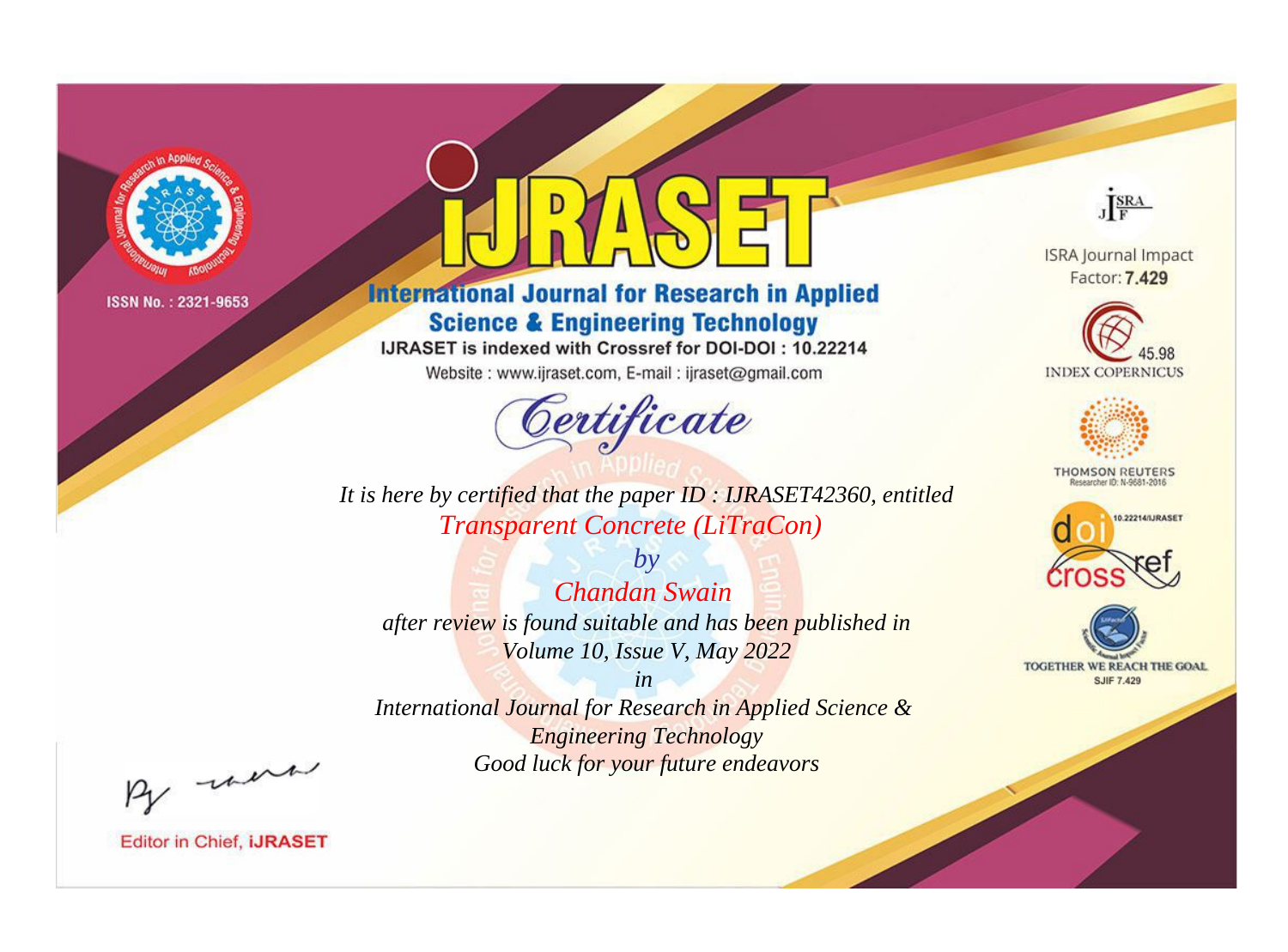

# **International Journal for Research in Applied Science & Engineering Technology**

IJRASET is indexed with Crossref for DOI-DOI: 10.22214

Website: www.ijraset.com, E-mail: ijraset@gmail.com



JERA

**ISRA Journal Impact** Factor: 7.429





**THOMSON REUTERS** 



TOGETHER WE REACH THE GOAL **SJIF 7.429** 

It is here by certified that the paper ID: IJRASET42360, entitled **Transparent Concrete (LiTraCon)** 

 $by$ Rajashree Moharana after review is found suitable and has been published in Volume 10, Issue V, May 2022

 $in$ International Journal for Research in Applied Science & **Engineering Technology** Good luck for your future endeavors

By morn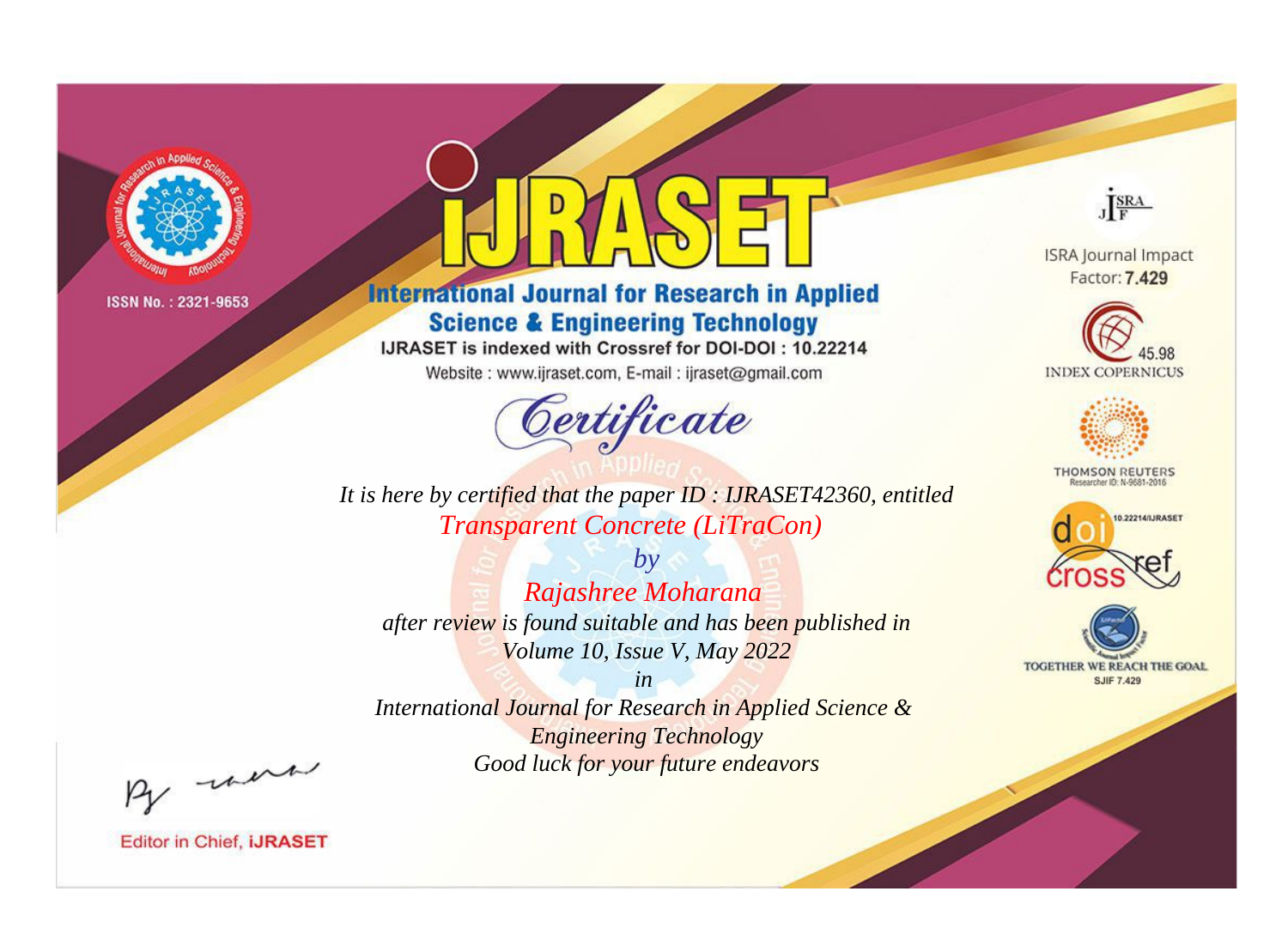

# **International Journal for Research in Applied Science & Engineering Technology**

IJRASET is indexed with Crossref for DOI-DOI: 10.22214

Website: www.ijraset.com, E-mail: ijraset@gmail.com



**ISRA Journal Impact** 

JERA

Factor: 7.429





**THOMSON REUTERS** 



TOGETHER WE REACH THE GOAL **SJIF 7.429** 

*It is here by certified that the paper ID : IJRASET42360, entitled Transparent Concrete (LiTraCon)*

*by Aishwarya Dash after review is found suitable and has been published in Volume 10, Issue V, May 2022*

*in* 

*International Journal for Research in Applied Science & Engineering Technology Good luck for your future endeavors*

By morn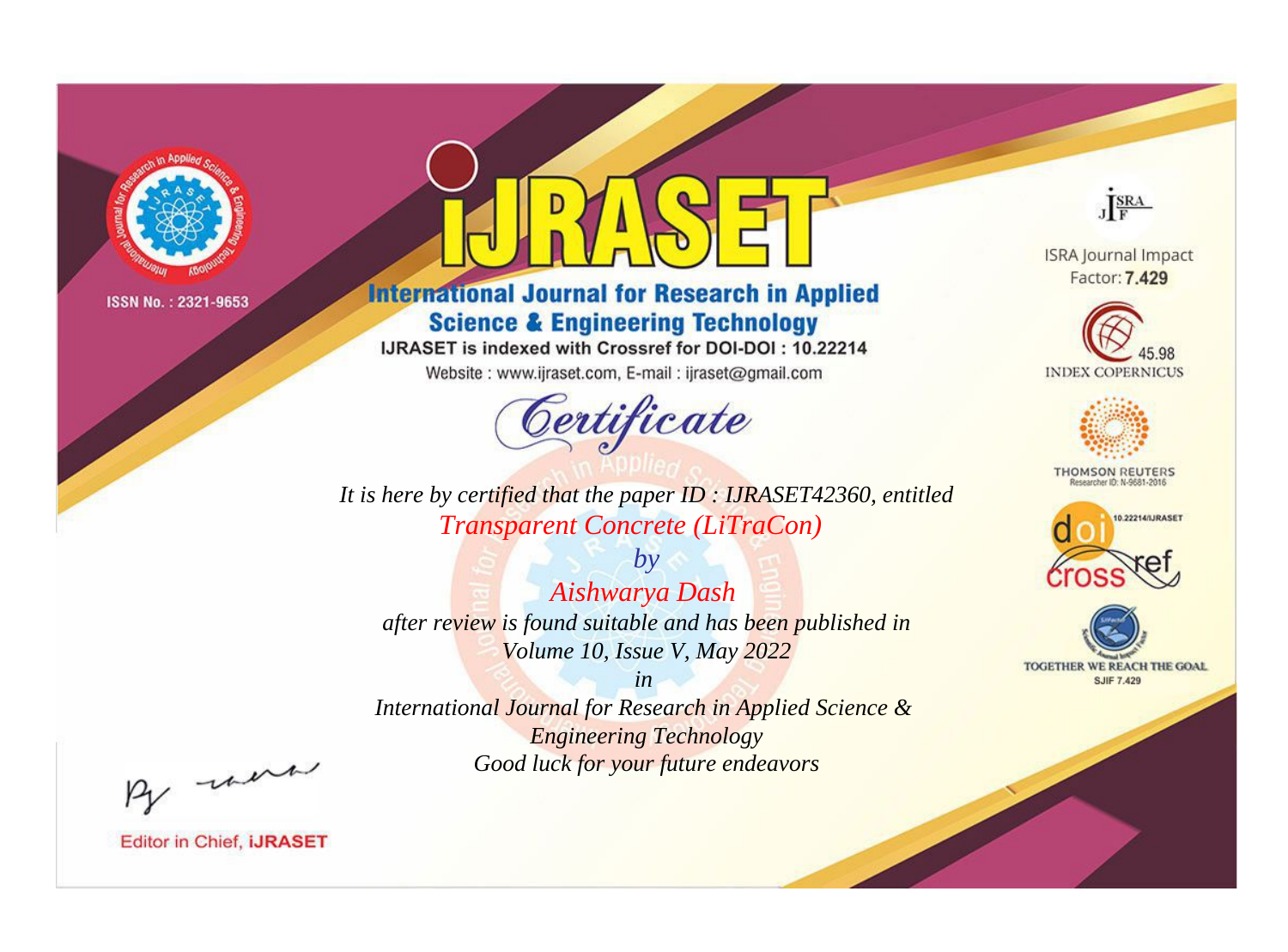

# **International Journal for Research in Applied Science & Engineering Technology**

IJRASET is indexed with Crossref for DOI-DOI: 10.22214

Website: www.ijraset.com, E-mail: ijraset@gmail.com



**ISRA Journal Impact** Factor: 7.429

JERA





**THOMSON REUTERS** 



TOGETHER WE REACH THE GOAL **SJIF 7.429** 

*It is here by certified that the paper ID : IJRASET42360, entitled Transparent Concrete (LiTraCon)*

*by P. Hrudayjeet after review is found suitable and has been published in Volume 10, Issue V, May 2022*

*in* 

*International Journal for Research in Applied Science & Engineering Technology Good luck for your future endeavors*

By morn